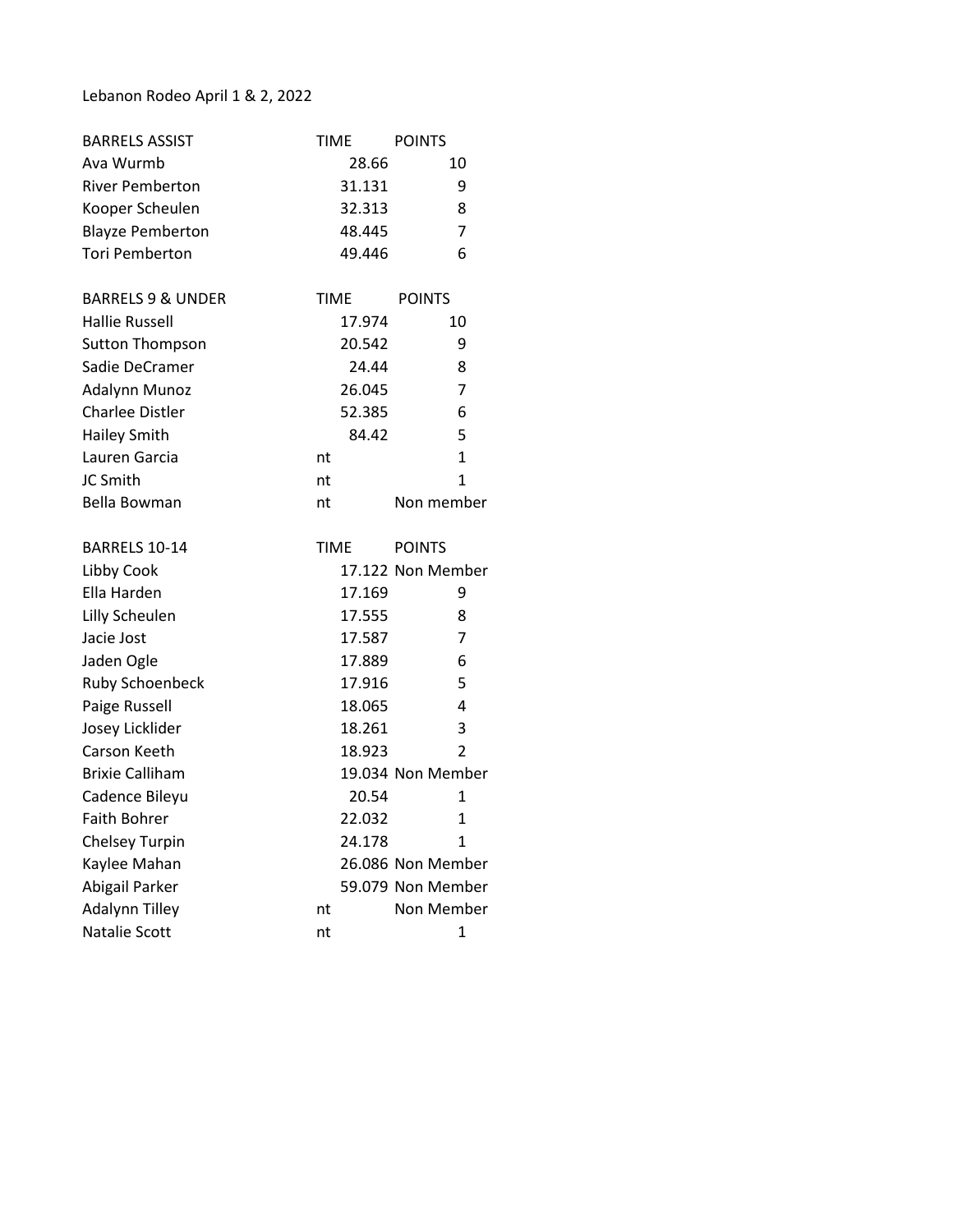| <b>BARRELS 15-19</b>                         | <b>TIME</b> | <b>POINTS</b>     |
|----------------------------------------------|-------------|-------------------|
| Addie Larson                                 |             | 15.62 Non member  |
| Merideth Weller                              |             | 16.479 Non member |
| Makayah Alexander                            |             | 16.535 Non member |
| <b>Madison Munoz</b>                         | 16.62       | 7                 |
| Selby Miller                                 | 16.742      | 6                 |
| <b>Brook Scheulen</b>                        | 17.251      | 5                 |
| <b>Malaina Munoz</b>                         | 17.69       | 4                 |
| <b>Greyson Koetting</b>                      | 17.749      | 3                 |
| <b>Avery Hicks</b>                           |             | 17.911 Non member |
| Kaylee Carroll                               |             | 18.47 Non member  |
| Bella Bowman                                 |             | 18.641 Non member |
| Shania Miller                                | 19.403      | 1                 |
| Abby Munoz                                   | 19.502      | $\mathbf{1}$      |
| Victoria Sperberg                            | 19.57       | 1                 |
| Abbi Cato                                    |             | 20.508 Non member |
| Katelyn Atwell                               |             | 22.343 Non member |
| Lexie Kasper                                 | 27.069      | 1                 |
| <b>BARRELS ADULT</b>                         | TIME        | <b>POINTS</b>     |
| Jordan McDow                                 | 17.492      | 10                |
| Nikki Berger                                 | 17.623      | 9                 |
| Lindsay Bullock                              | 27.278      | 8                 |
|                                              |             |                   |
| <b>BARRELS OPEN</b>                          | <b>TIME</b> | <b>POINTS</b>     |
| Angie Golliher                               |             | 15.887 Non Member |
| <b>Brook Scheulen</b>                        | 16.258      | 9                 |
| Selby Miller                                 | 16.325      | 8                 |
| Merideth Weller                              |             | 16.381 Non Member |
| <b>Brook Meyer</b>                           |             | 16.661 Non Member |
| Charles Worley                               | 16.993      | 5                 |
| Jordan McDow                                 | 17.492      | 4                 |
| Makayan Alexander                            |             | 17.783 Non Member |
| Kaylee Carroll                               |             | 18.212 Non Member |
| Colleen Jacquin                              | 18.795      | 1                 |
| Gina Werdenhaus                              |             | 24.074 Non Member |
| Lexie Kasper                                 | 27.069      | 1                 |
| BARRELS 40+                                  | TIME        | <b>POINTS</b>     |
| <b>Charles Worley</b>                        | 16.893      | 10                |
| <b>Barb Gravett</b>                          | 18.662      | 9                 |
| <b>Chrystal Bohrer</b>                       | 21.488      | 8                 |
| Gina Werdenhaus                              |             | 22.159 Non Member |
| <b>POLES ASSIST</b><br><b>Tori Pemberton</b> | <b>TIME</b> | <b>POINTS</b>     |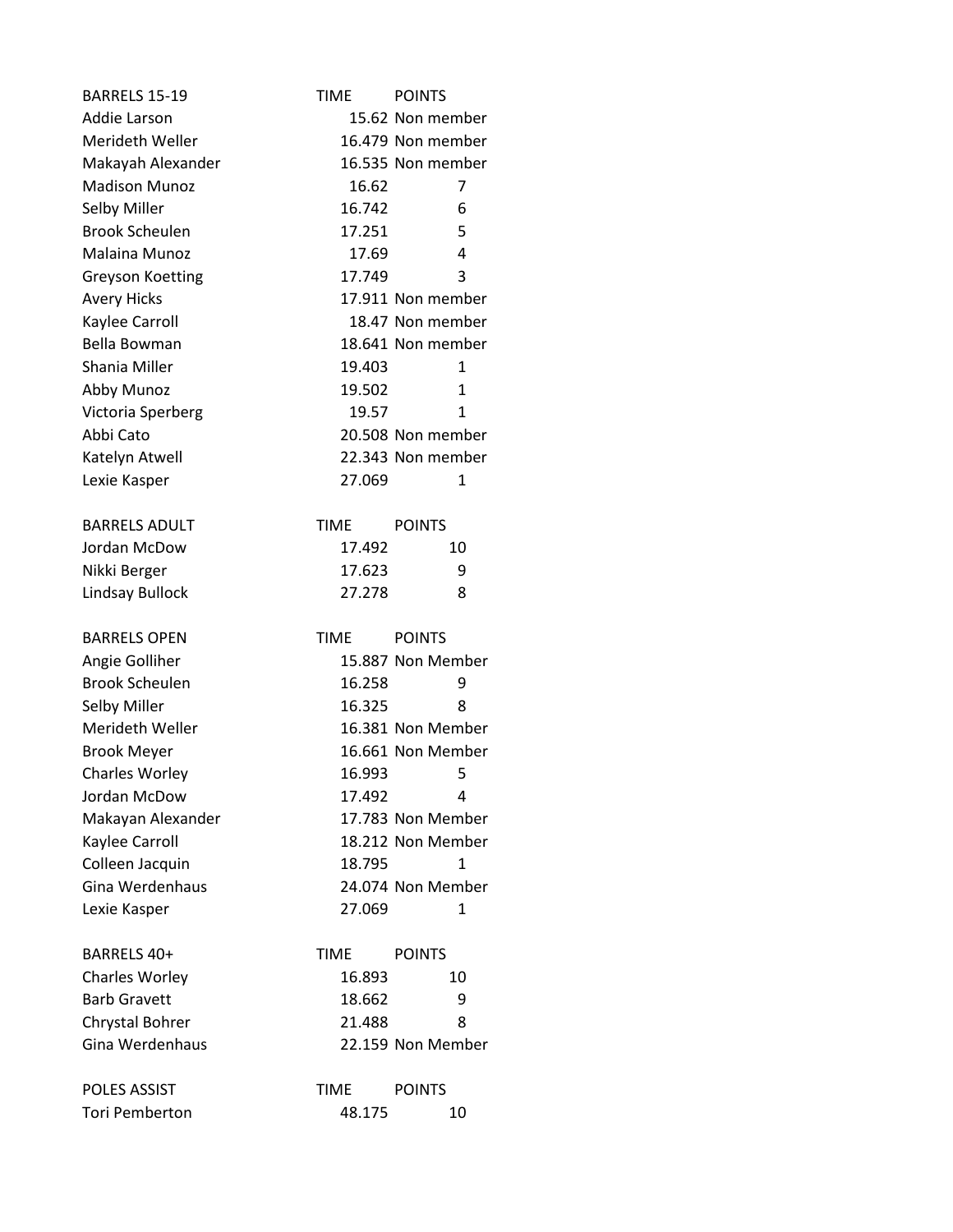| POLES 9 & UNDER         | TIME        | <b>POINTS</b>     |
|-------------------------|-------------|-------------------|
| <b>Sutton Thompson</b>  | 27.37       | 10                |
| Bella Bowman            |             | 36.168 Non Member |
| Adalynn Munoz           | 36.719      | 8                 |
| Sadie DeCramer          | 40.875      | 7                 |
| Lauren Garcia           | 42.215      | 6                 |
| <b>Charlee Distler</b>  | 78.724      | 5                 |
| POLES 10-14             | <b>TIME</b> | <b>POINTS</b>     |
| Lilly Scheulen          | 23.771      | 10                |
| Libby Cook              |             | 24.769 Non Member |
| Chelsey Turpin          | 25.76       | 8                 |
| Ayla Russell            | 27.219      | 7                 |
| <b>Brixie Calliham</b>  |             | 27.679 Non Member |
| Ruby Schoenbeck         | 28.931      | 5                 |
| Josey Licklider         | 31.059      | 4                 |
| Carson Keeth            | 31.114      | 3                 |
| Jayden Ogle             | 35.158      | 2                 |
| <b>Faith Bohrer</b>     | 35.233      | 1                 |
| Abigail Parker          |             | 84.799 Non Member |
| Ella Harden             | nt          | 1                 |
| <b>POLES 15-19</b>      | <b>TIME</b> | <b>POINTS</b>     |
| Addie Larson            |             | 21.556 Non member |
| <b>Brook Scheulen</b>   | 21.936      | 9                 |
| Malaina Munoz           | 26.352      | 8                 |
| Kaylee Carroll          |             | 27.231 Non member |
| Victoria Sperberg       | 27.428      | 6                 |
| Shania Miller           | 28.816      | 5                 |
| Abbi Cato               |             | 29.02 Non member  |
| <b>Grayson Koetting</b> | 29.072      | 3                 |
| <b>Madison Munoz</b>    | 30.734      | 2                 |
| Abby Munoz              | 33.569      | $\mathbf{1}$      |
| POLES ADULT             | <b>TIME</b> | <b>POINTS</b>     |
| Nikki Berger            | 26.456      | 10                |
| Jordan McDow            | 28.65       | 9                 |
| <b>POLES OPEN</b>       | <b>TIME</b> | <b>POINTS</b>     |
| <b>Brook Scheulen</b>   | 21.936      | 10                |
| Malaina Munoz           | 26.352      | 9                 |
| Jordan McDow            | 28.65       | 8                 |
| <b>Charles Worley</b>   | 28.91       | 7                 |
| Abby Munoz              | 38.598      | 6                 |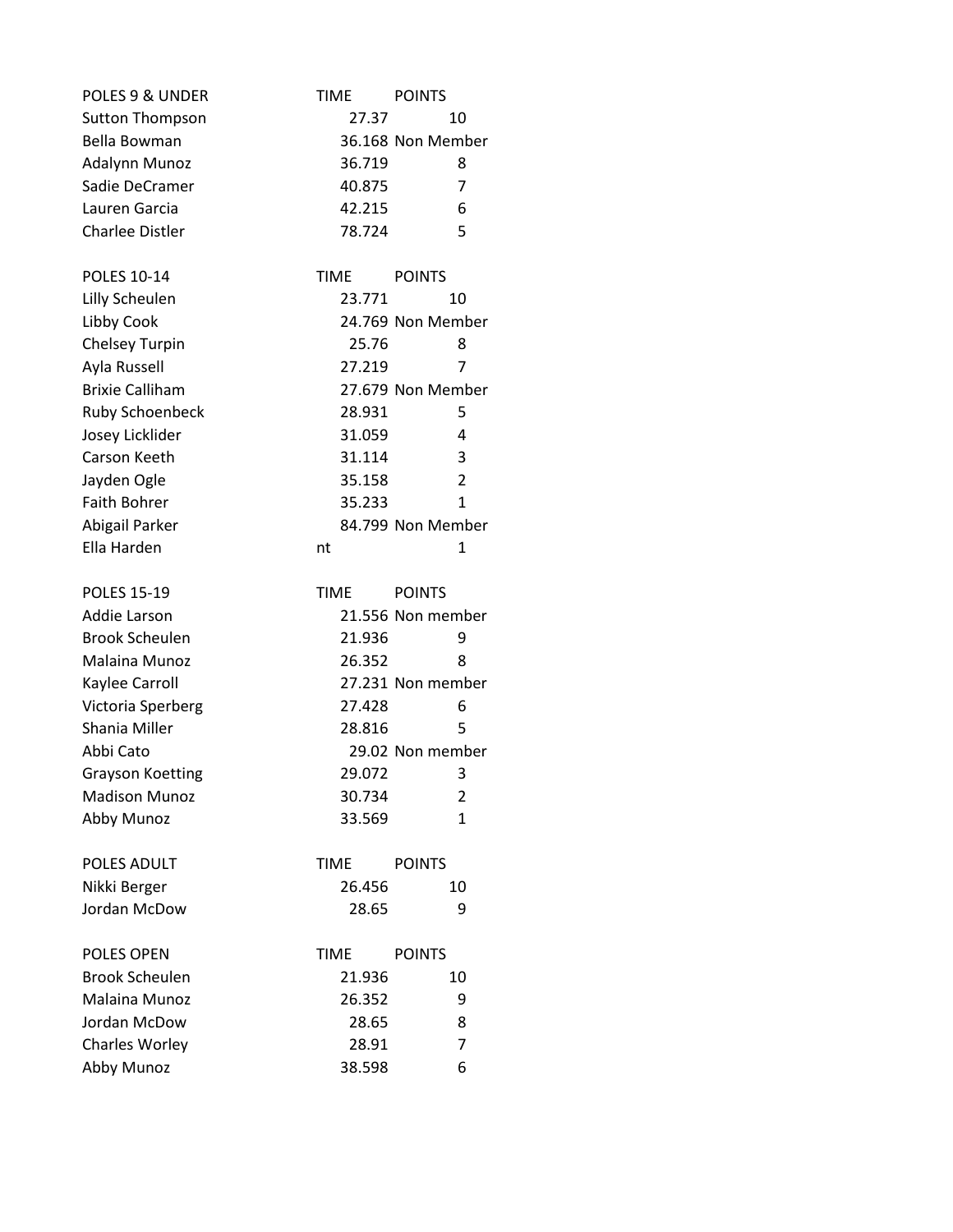| POLES 40+                  | <b>TIME</b> | <b>POINTS</b>    |
|----------------------------|-------------|------------------|
| Charles Worley             | 28.91       | 10               |
| Chrystal Bohrer            | 34.279      | 9                |
| Anne Harden                | 38.768      | 8                |
|                            |             |                  |
| <b>GOATS UNTYING</b>       | <b>TIME</b> | <b>POINTS</b>    |
| Lauren Garcia              | 15.6        | 10               |
| <b>Tori Pemberton</b>      | 16.4        | 9                |
| <b>Hadlee Tilley</b>       |             | 18.19 Non Member |
| <b>River Pemberton</b>     | 18.58       | 7                |
| <b>Charlee Distler</b>     | 21.4        | 6                |
| <b>Blayze Pemberton</b>    | 27.19       | 5                |
| <b>GOATS 9 &amp; UNDER</b> | <b>TIME</b> | <b>POINTS</b>    |
| <b>Sutton Thompson</b>     | 29.45       | 10               |
|                            |             |                  |
| GOATS 10-14                | <b>TIME</b> | <b>POINTS</b>    |
| Josey Licklider            | 14.85       | 10               |
| <b>Brixie Calliham</b>     |             | 15.46 Non member |
| Chelsey Turpin             | 20.57       | 8                |
| <b>Faith Bohrer</b>        | 21.75       | 7                |
| Ella Harden                | 43.98       | 6                |
| Lakota Irwin               | 56          | 5                |
| Charmayn Salisbury         | nt          | Non member       |
| <b>GOATS 15-19</b>         | <b>TIME</b> | <b>POINTS</b>    |
| Victoria Sperberg          | 21.66       | 10               |
| Abby Munoz                 | 26.92       | 9                |
| <b>Brook Scheulen</b>      | 44.47       | 8                |
| <b>Madison Munoz</b>       | nt          | $\mathbf{1}$     |
|                            |             |                  |
| <b>GOATS ADULT</b>         | <b>TIME</b> | <b>POINTS</b>    |
| Maddy Benson               | 15.47       | 10               |
| Jordan McDow               | 26          | 9                |
| <b>GOATS OPEN</b>          | <b>TIME</b> | <b>POINTS</b>    |
| Maddy Benson               | 13.9        | 10               |
| Jordan McDow               | 15.73       | 9                |
| <b>Brook Scheulen</b>      | 25.27       | 8                |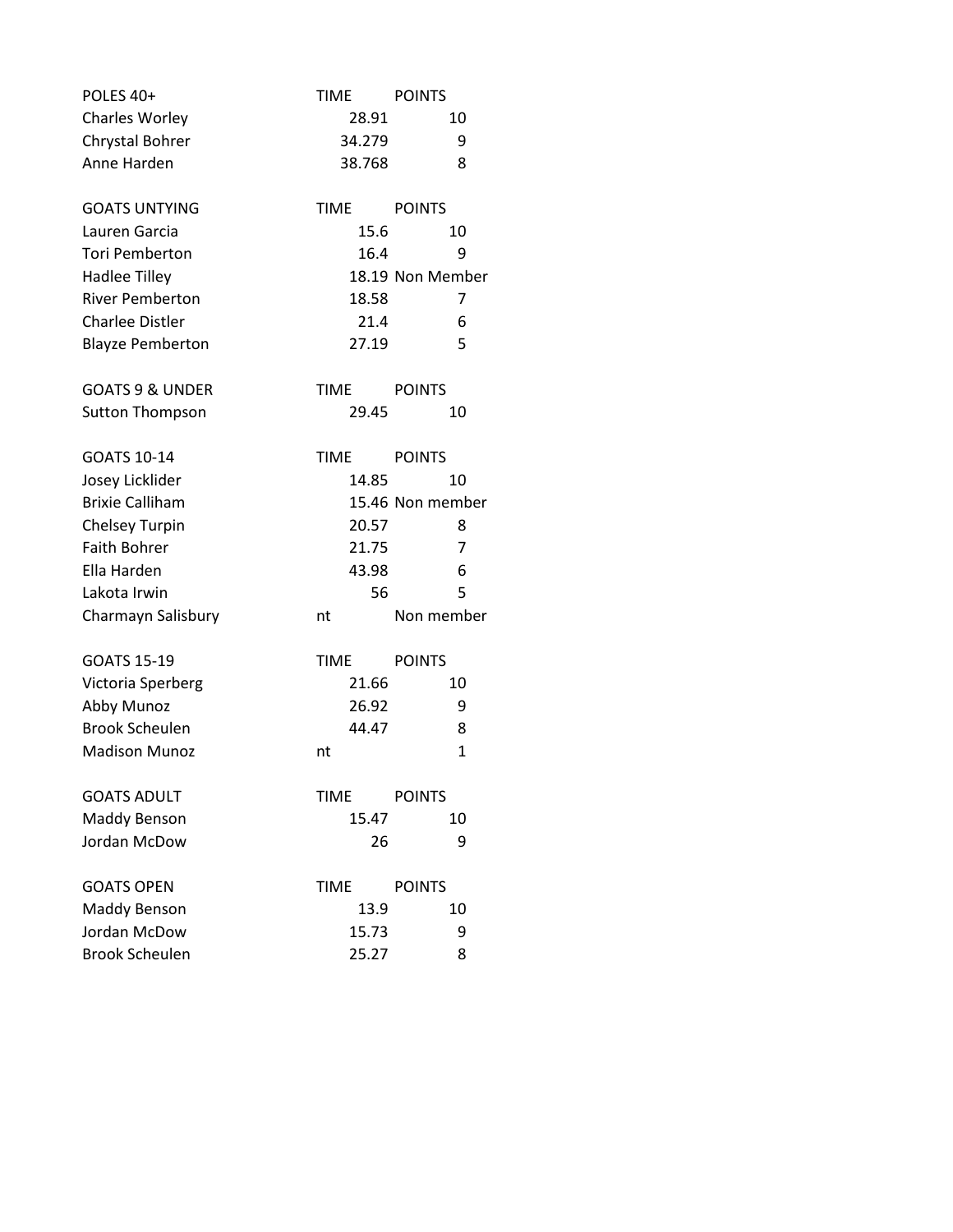| <b>MUTTON BUSTIN</b>      | <b>TIME</b>  |    | <b>POINTS</b> |
|---------------------------|--------------|----|---------------|
| Laken Faenger             |              | 86 | 10            |
| Oren Ogle                 |              |    | 85 Non member |
| Wes Salisbury             |              |    | 84 Non member |
| Cambri Salisbury          |              |    | 82 Non member |
| <b>Greyson Palmer</b>     |              | 81 | 6             |
| <b>River Pemberton</b>    |              | 80 | 5             |
| Rhys Callahan             |              | 64 | 4             |
| <b>Hasly Martin</b>       |              |    | 61 Non member |
| <b>Boon Miller</b>        |              |    | 60 Non member |
| <b>Bennett Miller</b>     |              |    | 39 Non member |
| <b>Wilder Claiborn</b>    |              | 26 | $\mathbf{1}$  |
| <b>Blayze Pemberton</b>   |              | 24 | 1             |
| <b>Krew Wasner</b>        |              |    | 23 Non member |
| Pryce Appleton            |              |    | 22 Non member |
| Porter Appleton           |              |    | 20 Non member |
| <b>Nathaniel Carter</b>   |              | 20 | 1             |
| <b>Augustus Brown</b>     |              | 20 | 1             |
| <b>BAREBACK 10-14</b>     | <b>SCORE</b> |    | <b>POINTS</b> |
| <b>Jesee Rice</b>         | ns           |    | 1             |
| <b>CALF RIDING</b>        | <b>SCORE</b> |    | <b>POINTS</b> |
| <b>Blakely Allenstein</b> | to           |    | Non Member    |
| <b>Derrick Sharp</b>      | ns           |    | 1             |
| Jonsen Jost               | ns           |    | 1             |
| Mason Cliburn             | ns           |    | 1             |
| <b>Brantley Cain</b>      | ns           |    | $\mathbf{1}$  |
| <b>Gannon McGuire</b>     | ns           |    | Non Member    |
| Brayden T White           | ns           |    | Non Member    |
| Westyn Jamison            | ns           |    | Non Member    |
| <b>Cameron Summerford</b> | ns           |    | 1             |
| Gary Canaday              | ns           |    | Non Member    |
| Paul Ailenshiner          | ns           |    | Non Member    |
| <b>STEER RIDING</b>       | <b>SCORE</b> |    | <b>POINTS</b> |
| <b>Jesee Rice</b>         |              | 76 | 10            |
| Dakota Sharp              | ns           |    | 1             |
| Maverick Callahan         |              |    |               |
|                           | ns           |    | $\mathbf{1}$  |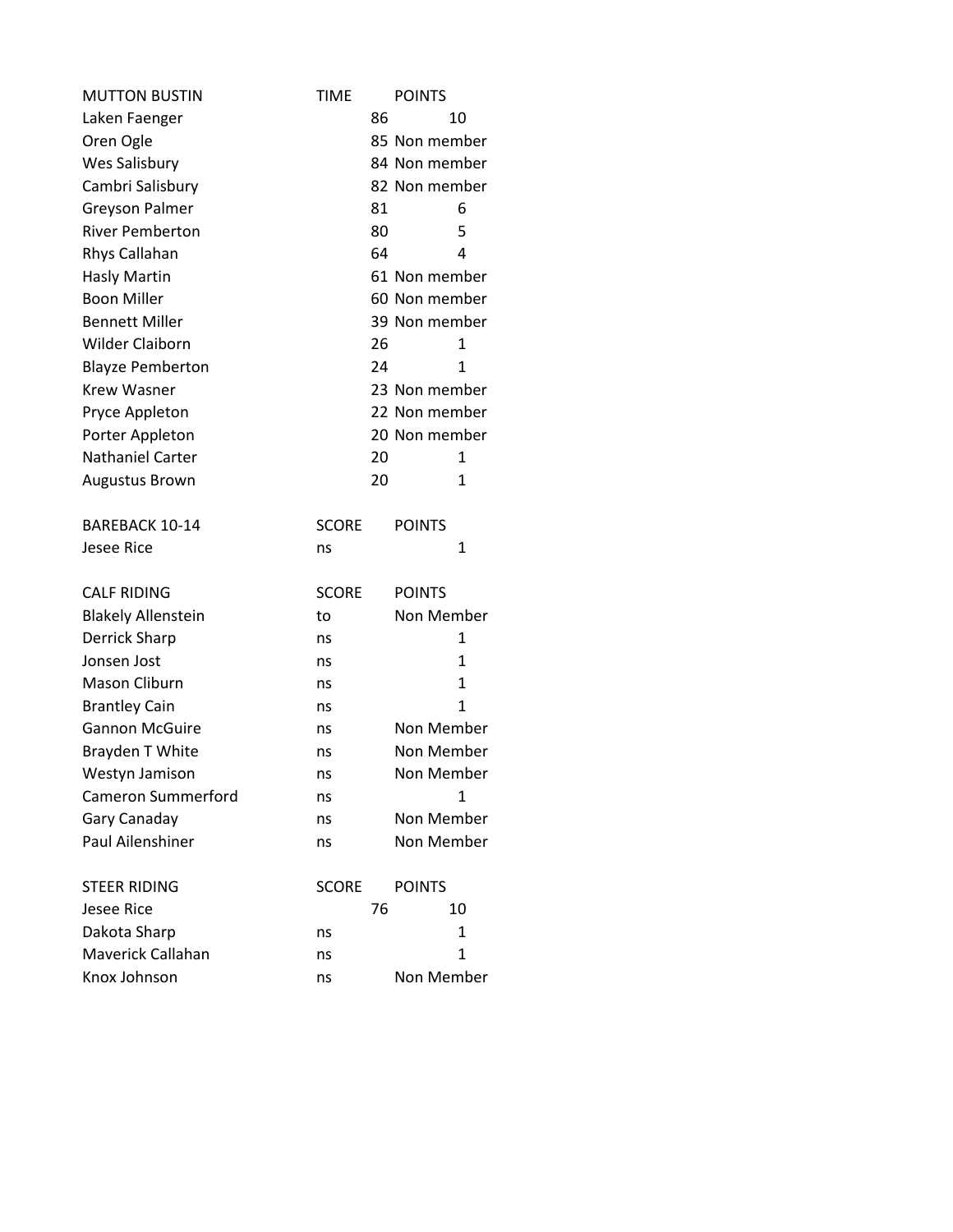| <b>PEEWEE BULLS</b>          | <b>SCORE</b> |      | <b>POINTS</b> |
|------------------------------|--------------|------|---------------|
| <b>Braxton Boyer</b>         |              |      | 74 Non member |
| <b>Bo Brock</b>              |              | 70   | 8.5           |
| <b>Talon Kirtz</b>           |              |      | 70 Non member |
| <b>Colby Tomnitz</b>         | ns           |      | 1             |
| Lane Holterman               | ns           |      | $\mathbf{1}$  |
| <b>Carter Anderson</b>       | ns           |      | Non member    |
| <b>Harrison Weller</b>       | ns           |      | Non member    |
| Lakota Irwin                 | ns           |      | 1             |
| <b>JR BULLS</b>              | <b>SCORE</b> |      | <b>POINTS</b> |
| <b>Trevor Stegall</b>        |              | 70   | 10            |
| Colton Litton                |              |      | 68 Non Member |
| John Queen                   |              |      | 63 Non Member |
| Jacob Jones                  | ns           |      | Non Member    |
| Corbin Mooney                | ns           |      | Non Member    |
| Kevin Boyer                  | ns           |      | Non Member    |
| <b>Braxton Boyer</b>         | ns           |      | Non Member    |
| Jacob Howard                 | ns           |      | Non Member    |
| <b>Trenton Morris</b>        | ns           |      | Non Member    |
| <b>Conley Clark</b>          | ns           |      | Non Member    |
| <b>Tyler Repogle</b>         | ns           |      | Non Member    |
| <b>Robert Russell</b>        | ns           |      | $\mathbf{1}$  |
| Alia Terwilliger             | ns           |      | Non Member    |
| <b>Tate Thompson</b>         | ns           |      | $\mathbf{1}$  |
| <b>Preston Davidson</b>      | ns           |      | $\mathbf{1}$  |
| <b>Treyton Hollandsworth</b> | ns           |      | 1             |
| Dawson Sullivan              | ns           |      | Non Member    |
| <b>BULLS OPEN</b>            | <b>SCORE</b> |      | <b>POINTS</b> |
| Kaden Martin                 |              |      | 71 Non member |
| Isaiah Taylor                |              |      | 67 Non member |
| <b>Andrew Minks</b>          | ns           |      | Non member    |
| Josh Arl                     | ns           |      | Non member    |
| Elijah Boles                 | ns           |      | 1             |
| Ayden Steel                  | ns           |      | Non member    |
| Gavin Pinson                 | ns           |      | $\mathbf{1}$  |
| JT Reed                      | ns           |      | $\mathbf{1}$  |
| <b>Colten Hawkins</b>        | ns           |      | Non member    |
| YOUTH CHUTE DOGGIN           | <b>TIME</b>  |      | <b>POINTS</b> |
| <b>Blaine Hamilton</b>       | nt           |      | 1             |
|                              |              |      |               |
| OPEN CHUTE DOGGIN            | <b>TIME</b>  |      | <b>POINTS</b> |
| <b>Dusty Russell</b>         |              | 19.2 | 10            |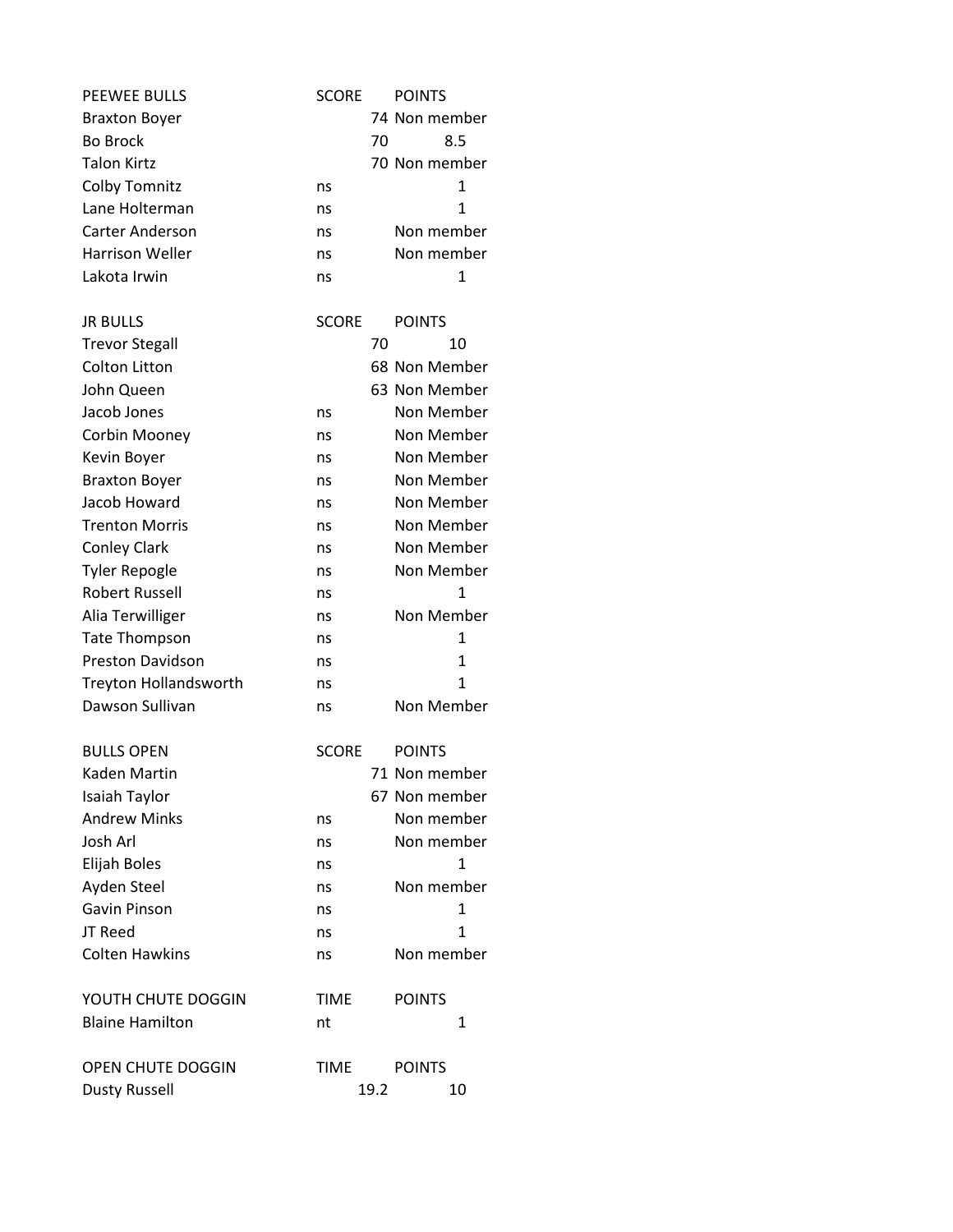| <b>BREAKAWAY 10-14</b>      | <b>TIME</b> |       | <b>POINTS</b>   |
|-----------------------------|-------------|-------|-----------------|
| Eli Claiborn                |             | 20.99 | 10              |
| Kinsley Tate                | nt          |       | Non Member      |
| <b>Adalynn Tilley</b>       | nt          |       | Non Member      |
| Faith Bohrer                | nt          |       | 1               |
| <b>Taylor Roberts</b>       | nt          |       | Non Member      |
| Zaine Hanks                 | nt          |       | 1               |
|                             |             |       |                 |
| <b>BREAKAWAY 15-19</b>      | <b>TIME</b> |       | <b>POINTS</b>   |
| Selby Miller                |             | 4.91  | 10              |
| Lexie Kasper                | nt          |       | 1               |
| <b>Taylor Roberts</b>       | nt          |       | Non Member      |
| Lane Cargill                | nt          |       | 1               |
|                             |             |       |                 |
| <b>BREAKAWAY ADULT</b>      | <b>TIME</b> |       | <b>POINTS</b>   |
| Hali Claiborn               | nt          |       | 1               |
|                             |             |       |                 |
| <b>BREAKAWAY OPEN</b>       | <b>TIME</b> |       | <b>POINTS</b>   |
| Gracie Larson               |             |       | 3.56 Non Member |
| Jennifer Tilley             |             |       | 3.87 Non Member |
| <b>Tyler Stayton</b>        |             | 3.99  | 8               |
| Hali Claiborn               |             | 5.49  | 7               |
| <b>Kinsley Tate</b>         | nt          |       | Non Member      |
| <b>Bob Kasper</b>           | nt          |       | 1               |
| Laura Burns                 | nt          |       | 1               |
| <b>Tayler Roberts</b>       | nt          |       | Non Member      |
| <b>Billie Galliher</b>      | nt          |       | Non Member      |
| Kaitlyn Kraus               | nt          |       | Non Member      |
| Selby Miller                | nt          |       | 1               |
|                             |             |       |                 |
| BREAKAWAY 40+               | <b>TIME</b> |       | <b>POINTS</b>   |
| <b>Bob Kasper</b>           | nt          |       | 1               |
| Joe Cargill                 | nt          |       | $\mathbf{1}$    |
| Laura Burns                 | nt          |       | $\mathbf{1}$    |
| <b>RIBBON ROPING ROPER</b>  | <b>TIME</b> |       | <b>POINTS</b>   |
| <b>Tyler McSorley</b>       |             | 15.87 | 10              |
| Brayden Libbert             |             | 25.74 | 9               |
| Jay Jacquin                 |             | 30.41 | 8               |
| <b>Bob Kasper</b>           |             |       | $\mathbf{1}$    |
|                             | nt          |       |                 |
| <b>RIBBON ROPING RUNNER</b> | <b>TIME</b> |       | <b>POINTS</b>   |
| Lexie Kasper                |             | 15.87 | 10              |
| <b>Faith Bohrer</b>         |             | 25.74 | 9               |
| Ava Wurmb                   |             | 30.41 | 8               |
| Chelsey Turpin              | nt          |       | 1               |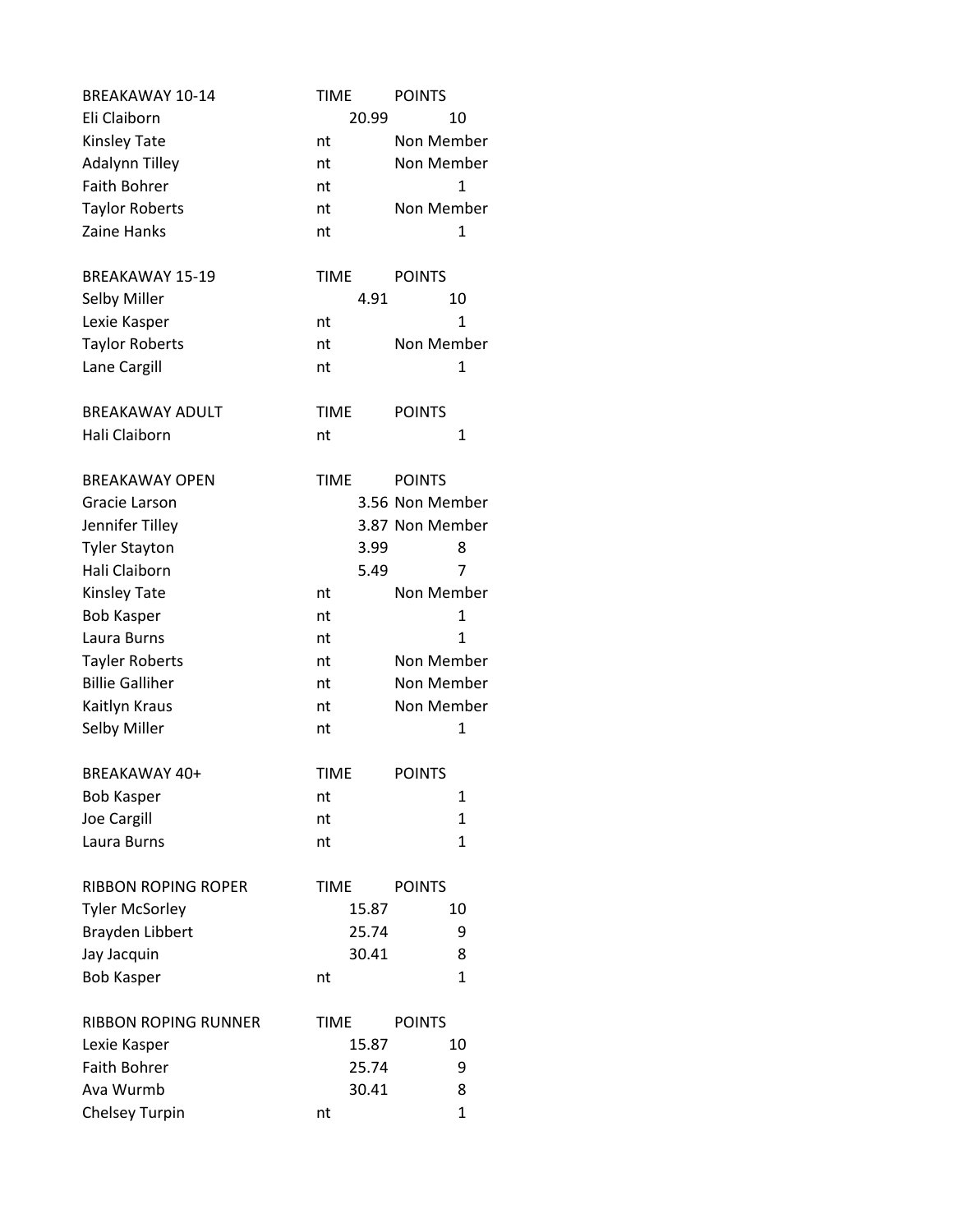| <b>CALF ROPING YOUTH</b>        | <b>TIME</b> | <b>POINTS</b>    |
|---------------------------------|-------------|------------------|
| Ethan Claiborn                  | 21.97       | 10               |
| Lane Cargill                    | nt          | 1                |
| <b>CALF ROPING OPEN</b>         | <b>TIME</b> | <b>POINTS</b>    |
| <b>Tyler McSorley</b>           | 15.7        | 10               |
| Colton Laughlin                 |             | 18.42 Non Member |
| <b>Tyler Stayton</b>            | 33.74       | 8                |
| Jay Jacquin                     | nt          | $\mathbf{1}$     |
| Will Golliher                   | nt          | Non Member       |
| CALF ROPING 40+                 | <b>TIME</b> | <b>POINTS</b>    |
| <b>Joe Cargill</b>              | nt          | 1                |
| <b>TEAM ROPING YOUTH HEADER</b> | <b>TIME</b> | <b>POINTS</b>    |
| <b>Kyler Chasten</b>            |             | 14 Non Member    |
| Kyler Chasten                   |             | 15.36 Non Member |
| Lane Cargill                    | 16.94       | 8                |
| <b>Ethan Claiborn</b>           | nt          | 1                |
| Westyn Thompson                 | nt          | Non Member       |
| <b>TEAM ROPING YOUTH HEELER</b> | <b>TIME</b> | <b>POINTS</b>    |
| Ethan Claiborn                  | 14          | 10               |
|                                 |             |                  |

| Ethan Claiborn    | 14<br>10         |
|-------------------|------------------|
| Landon Young      | 15.36 Non Member |
| Eli Claiborn      | 16.94 Draw       |
| Zaine Hanks<br>nt |                  |
| Zaine Hanks<br>nt |                  |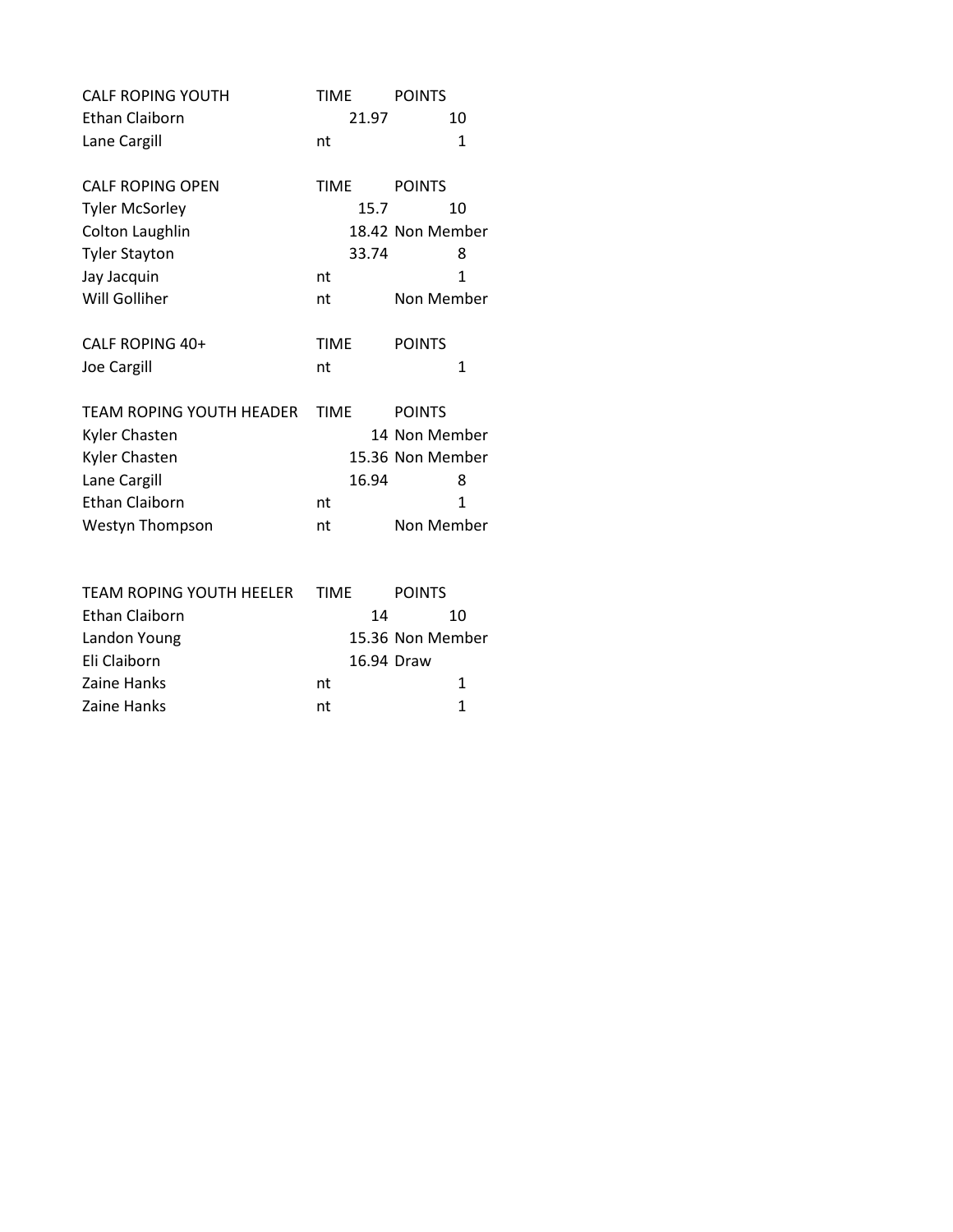| <b>TEAM ROPING OPEN HEADER</b> | <b>TIME</b> | <b>POINTS</b>    |
|--------------------------------|-------------|------------------|
| Jake Kraus                     |             | 5.74 Non Member  |
| Michael Claiborn               | 5.79        | 9                |
| <b>Kyler Chasten</b>           |             | 8.47 Non Member  |
| Michael Claiborn               | 11.23       | 7                |
| Jake Kraus                     |             | 11.77 Non Member |
| Zach Kraus                     |             | 12.98 Non Member |
| <b>Ethan Claiborn</b>          | 14.66       | 4                |
| Kyler Chasten                  |             | 14.74 Non Member |
| <b>Colton Laughlin</b>         | nt          | Non Member       |
| Michael Claiborn               | nt          | 1                |
| <b>Ethan Clay</b>              | nt          | Non Member       |
| Lane Cargill                   | nt          | $\mathbf{1}$     |
| Sherman Salisbury              | nt          | Non Member       |
| Sherman Salisbury              | nt          | Non Member       |
| Michael Claiborn               | nt          | 1                |
| Sherman Salisbury              | nt          | Non Member       |
| Jake Kraus                     | nt          | Non Member       |
| <b>Ethan Claiborn</b>          | nt          | Draw             |
| <b>Tyler McSorley</b>          | nt          | $\mathbf{1}$     |
| <b>Ethan Claiborn</b>          | nt          | $\mathbf{1}$     |
| Colton Laughlin                | nt          | Non Member       |
| <b>Ethan Claiborn</b>          | nt          | $\mathbf{1}$     |
| Bryaden Libbert                | nt          | 1                |
| Sherman Salisbury              | nt          | Non Member       |
| David Laughlin                 | nt          | Non Member       |
| David Laughlin                 | nt          | Draw             |
| David Laughlin                 | nt          | Non Member       |
| Michael Claiborn               | nt          | Draw             |